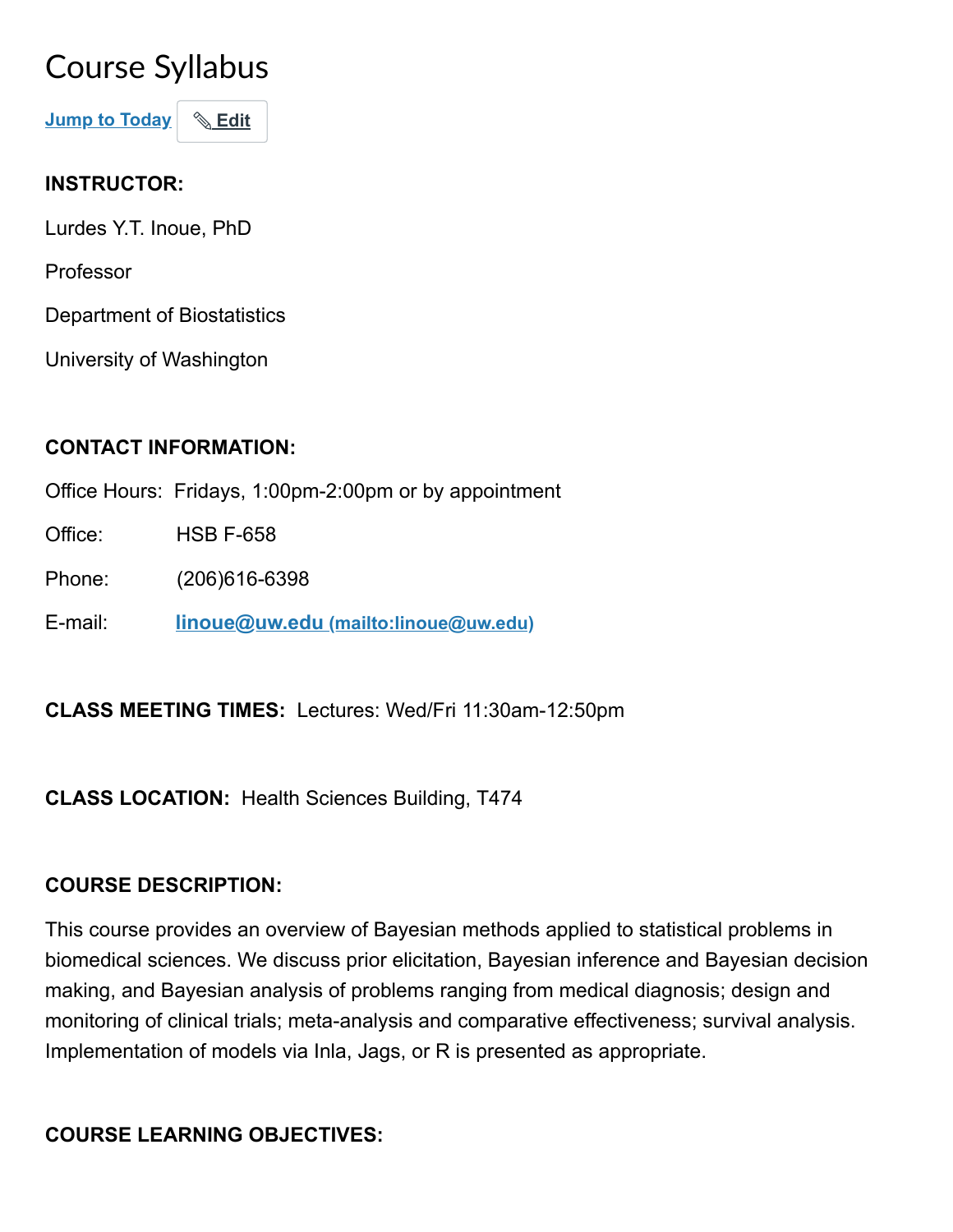In this course we discuss basic concepts and methods of statistical inference under the Bayesian approach. Upon completion of the course, students should be able to: 1) use these methods to analyze their own data, 2) interpret the results from their analysis, 3) recognize and assess the role of prior information on Bayesian inference and decision making and 4) use a statistical software package to perform Bayesian analysis.

PRE-REQUISITES: BIOSTATISTICS 511-513; or BIOSTATISTICS 514-515; or BIOSTATISTICS 517-518; or instructor's permission. Familiarity with R is assumed.

HOMEWORK: Homework will (typically) be handed out every week. Homework will be handed in and returned online using the course dropbox available on Canvas. Homework should be submitted in .pdf format. Late homework will not be accepted. The homework in this class will be used to improve the learning process. Homework will be marked credit/no credit based on whether or not it represents a good faith effort to answer all questions. You do not need to give a correct answer for the questions, but you do need to provide evidence of your thought processes on each question so that we can tell that you made an effort. We encourage students to work together or in small groups on the homework problems. A good strategy is for everyone in the group to work on the problems individually and then get together to discuss the more difficult ones. However, unless you have a group assignment, the final version you hand in should reflect your own interpretation and understanding. That is, support and assistance with developing answers is encouraged; copying answers is not (copied assignments will not receive credit). Finally, except where we explicitly request it, no unedited computer output should be included in your answers to the homework questions.

### GRADING will be based on:

- Class Participation (10%)
- Homework Assignments (20%)
- Midterm Project (30%)
- Final Project (40%)

### OPTIONAL TEXTBOOKS:

#### 1. Applied Bayesian statistics : with R and OpenBUGS examples

 Author: Mary Kathryn Cowles Publisher: New York : Springer, 2013. Series: Springer texts in statistics.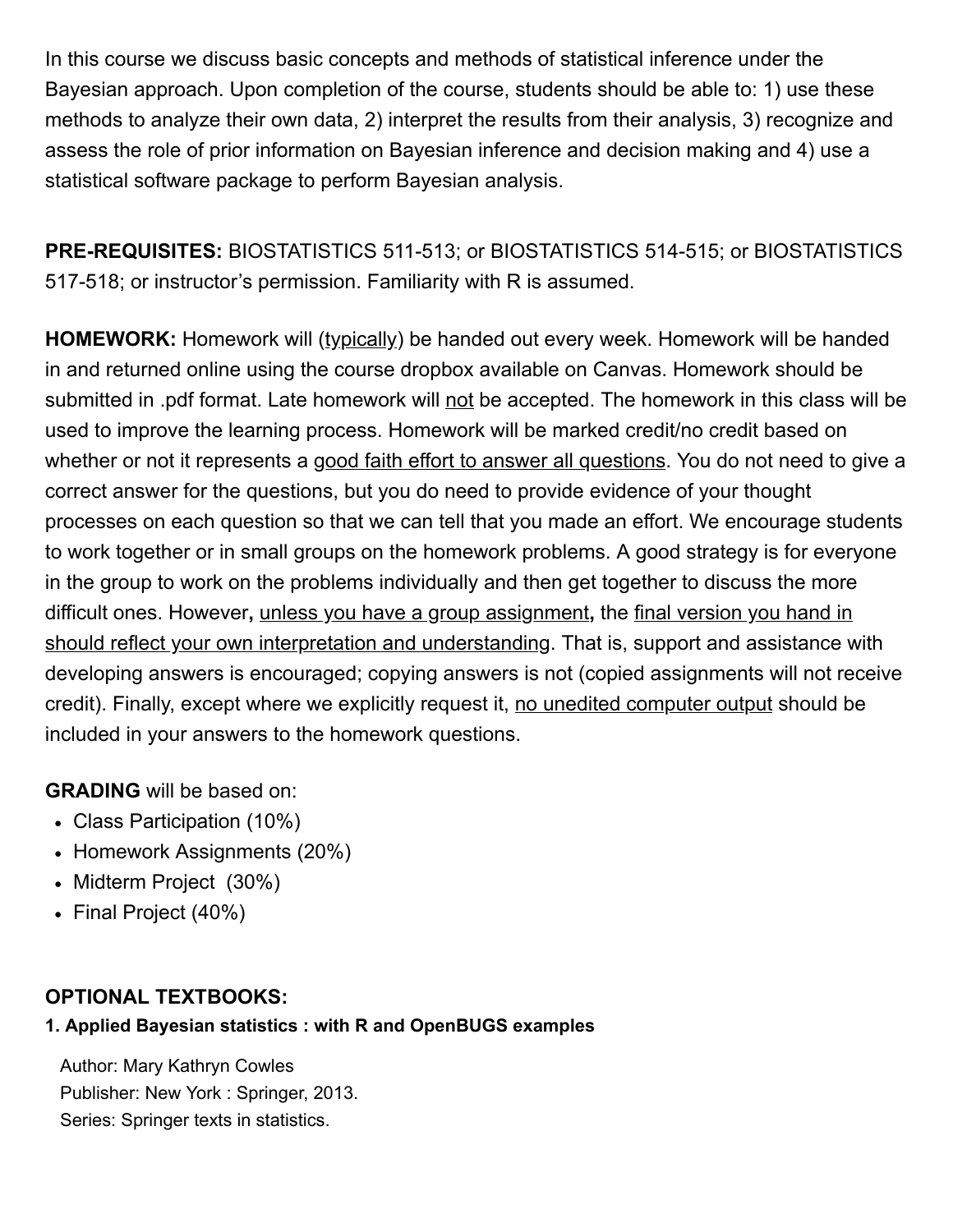#### 2. Evidence synthesis for decision making in healthcare

 Author: Nicky J Welton; et al Publisher: Chichester, West Sussex : John Wiley & Sons, 2012. Series: Statistics in practice.

#### 3. Methods for meta-analysis in medical research

 Author: A J Sutton; et al Publisher: Chichester ; New York : J. Wiley, 2000 Series: Wiley series in probability and mathematical statistics.

#### 4. Bayesian approaches to clinical trials and health care evaluation

 Author: D J Spiegelhalter; K R Abrams; Jonathan P Myles Publisher: Chichester ; Hoboken, NJ : Wiley, ©2004. Series: Statistics in practice.

#### 5. Bayesian computation with R

 Author: Jim Albert Publisher: New York ; London : Springer, ©2007. Series: Use R!

#### 6. Bayesian modeling using WinBUGS

 Author: Ioannis Ntzoufras Publisher: Hoboken, N.J. : Wiley, ©2009. Series: Wiley series in computational statistics.

#### 7. The BUGS book

 Author: Lunn et al. Publisher: CRC Press, 2013. Series: Texts in Statistical Science.

#### 8. A first course in Bayesian statistical methods

 Author: Peter D Hoff Publisher: New York ; London : Springer, ©2009. Series: Springer texts in statistics.

#### 9. Bayesian data analysis

 Author: Andrew Gelman; et al Publisher: Boca Raton, Fla. : Chapman & Hall/CRC, ©2004. Series: Texts in statistical science.

Reserves: Recommended textbooks are available at the Health Sciences Library on reserve or in a "Library use only" section.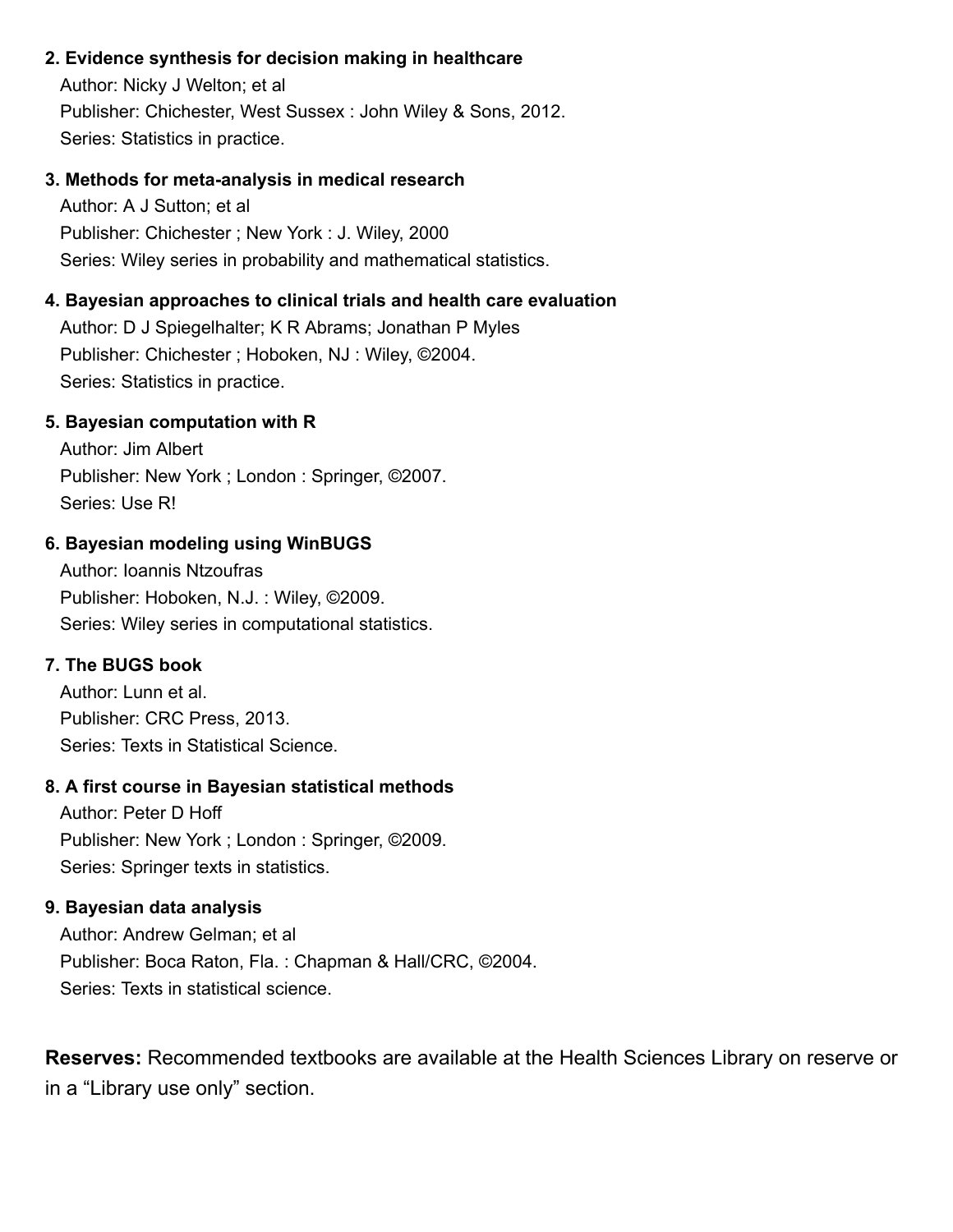SOFTWARE: We will use R (and some specific packages) as well as INLA and Jags.

## Learning Environment

To provide a supportive learning environment, I ask your commitment to showing respect to each other and to your instructor both inside and outside of class by avoiding behavior that might be offensive or distracting to others.

# **Disability Statement**

Access and Accommodations: Your experience in this class is important to us, and it is the policy and practice of the University of Washington to create inclusive and accessible learning environments consistent with federal and state law. If you experience barriers based on disability, please seek a meeting with DRS to discuss and address them. If you have already established accommodations with DRS, please communicate your approved accommodations to your instructor at your earliest convenience so we can discuss your needs in this course.

Disability Resources for Students (DRS) offers resources and coordinates reasonable accommodations for students with disabilities. Reasonable accommodations are established through an interactive process between you, your instructor(s) and DRS. If you have not yet established services through DRS, but have a temporary or permanent disability that requires accommodations (this can include but not limited to; mental health, attentionrelated, learning, vision, hearing, physical or health impacts), you are welcome to contact DRS at 206-543-8924 or uwdrs@uw.edu [\(mailto:uwdrs@uw.edu\)](mailto:uwdrs@uw.edu) or disability.uw.edu [\(http://depts.washington.edu/uwdrs/\)](http://depts.washington.edu/uwdrs/) .

# Academic Integrity

Students at the University of Washington (UW) are expected to maintain the highest standards of academic conduct, professional honesty, and personal integrity.

The UW School of Public Health (SPH) is committed to upholding standards of academic integrity consistent with the academic and professional communities of which it is a part. Plagiarism, cheating, and other misconduct are serious violations of the University of Washington **Student Conduct Code** (WAC 478-120). We expect you to know and follow the university's policies on cheating and plagiarism, and the SPH Academic Integrity Policy.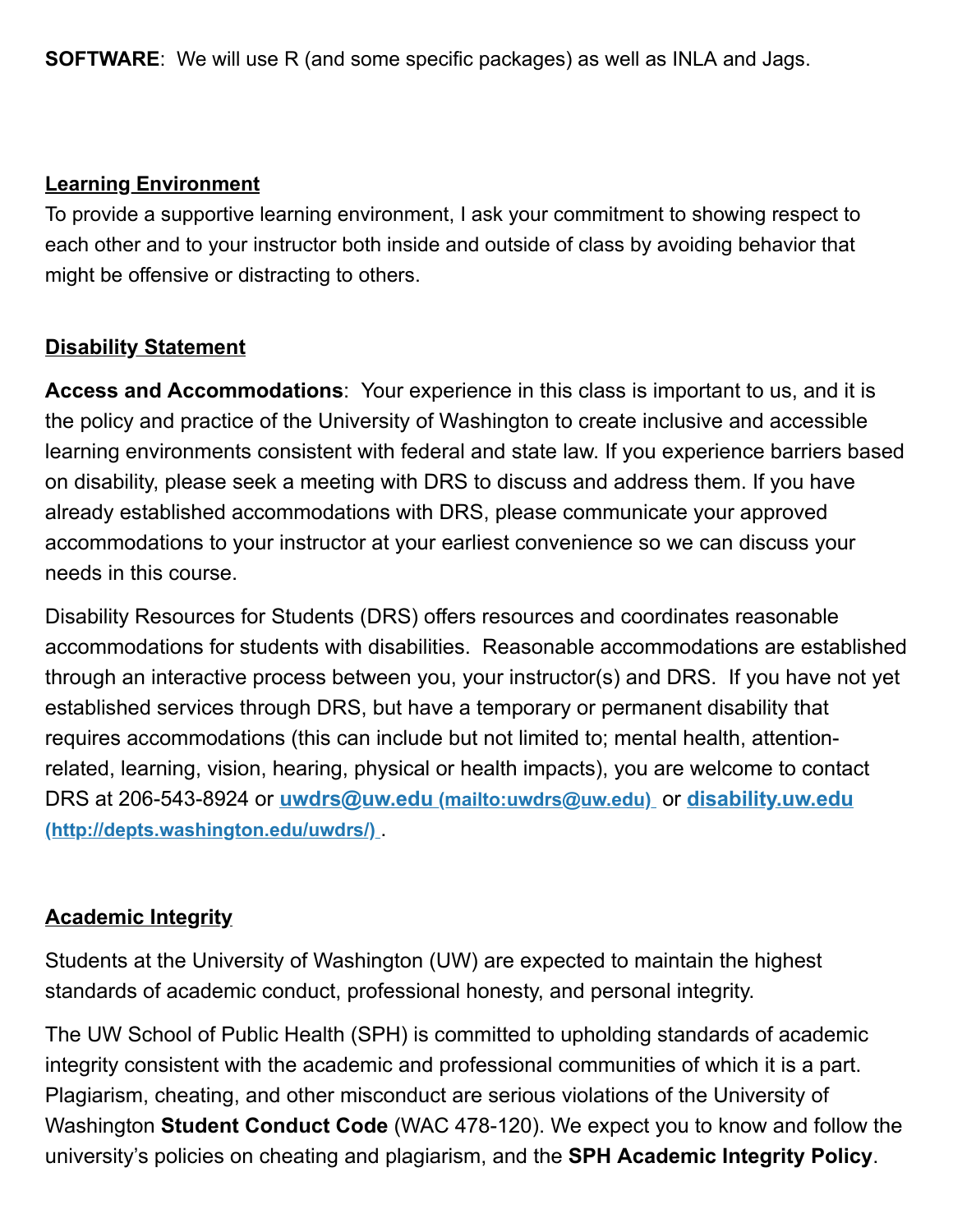Any suspected cases of academic misconduct will be handled according to University of Washington regulations. For more information, see the University of Washington Community Standards and Student Conduct website.

Here are links for the text that is highlighted above in boldface:

UW Student Conduct Code (WAC 478-120)

<http://www.washington.edu/cssc/student-conduct-overview/student-code-of-conduct/> (http://www.washington.edu/cssc/student-conduct-overview/student-code-of-conduct/)

SPH Academic Integrity Policy

<http://sph.washington.edu/students/academicintegrity/> (http://sph.washington.edu/students/academicintegrity/)

Community Standards and Student Conduct

http://www.washington.edu/cssc/

# Course Summary:

| Date             | <b>Details</b>                                                                          |                |
|------------------|-----------------------------------------------------------------------------------------|----------------|
| Fri Apr 6, 2018  | <b>Homework 1</b><br>י ⊮<br>(https://canvas.uw.edu/courses/1203587/assignments/4121499) | due by 11:59pm |
| Fri Apr 13, 2018 | <b>Homework 2</b><br>眇<br>(https://canvas.uw.edu/courses/1203587/assignments/4121500)   | due by 11:59pm |
| Fri Apr 20, 2018 | $\mathbb{R}$ Homework 3<br>(https://canvas.uw.edu/courses/1203587/assignments/4121501)  | due by 11:30am |
| Fri Apr 27, 2018 | $\mathbb{R}$ Homework 4<br>(https://canvas.uw.edu/courses/1203587/assignments/4121502)  | due by 11:59pm |
| Fri May 4, 2018  | <b>Project 1</b><br>⊯<br>(https://canvas.uw.edu/courses/1203587/assignments/4126734)    | due by 11:59pm |
| Fri May 11, 2018 | 勖<br><b>Homework 5</b><br>(https://canvas.uw.edu/courses/1203587/assignments/4121503)   | due by 11:59pm |
| Wed May 23, 2018 | 眇<br><b>Homework 6</b><br>(https://canvas.uw.edu/courses/1203587/assignments/4126744)   | due by 11:59pm |